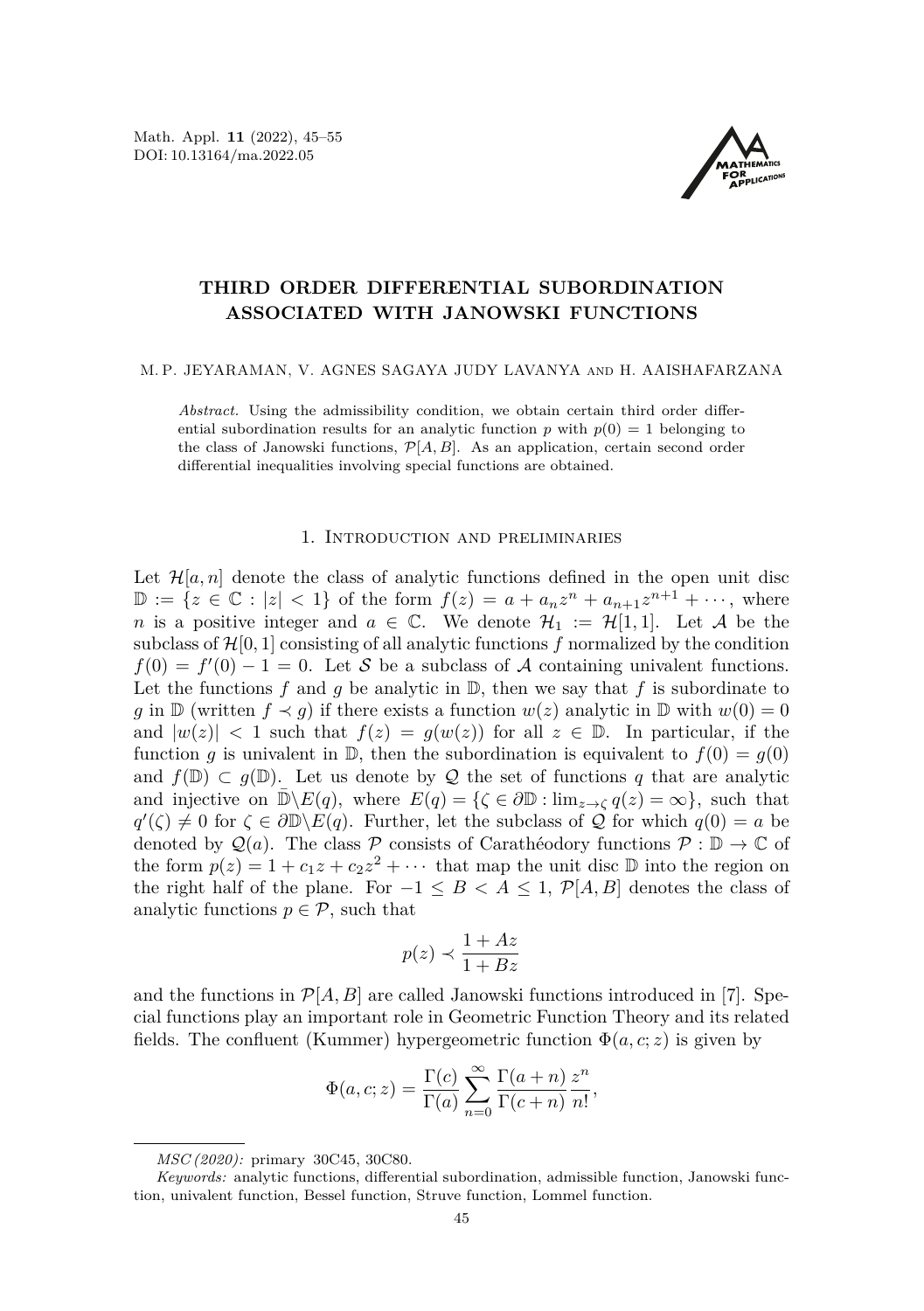where  $a, c \in \mathbb{C}, c \neq 0, -1, -2, \ldots$  and  $(\lambda)_n$  denotes the Pochhammer symbol given by  $(\lambda)_0 = 1$ ,  $(\lambda)_n = \lambda(\lambda + 1)_{n-1}$ . The function  $\Phi \in \mathcal{H}[1,1]$  is a solution of the differential equation

$$
z\Phi''(a,c;z) + (c-z)\Phi'(a,c;z) - a\Phi(a,c;z) = 0.
$$

Note that  $\Phi(a, c; z)$  satisfies

$$
c\Phi'(a;c;z) = a\Phi(a+1;c+1;z)
$$
 and  $\Phi(a;a;z) = e^z$ . (1.1)

Next, we consider the generalized Bessel function

<span id="page-1-1"></span><span id="page-1-0"></span>
$$
u_p(z) = u_{p,b,c}(z) = \sum_{n=0}^{\infty} \frac{(-c/4)^n}{(\kappa)_n} \frac{z^n}{n!},
$$
\n(1.2)

where  $p, b, c \in \mathbb{C}$  and  $\kappa = p + (b+1)/2 \neq 0, -1, -2, \ldots$ . We note that the function  $u_p(z)$  is analytic in  $\mathbb D$  and satisfies the differential equation

<span id="page-1-2"></span>
$$
4z^{2}u_{p}''(z) + 4\kappa zu_{p}'(z) + czu_{p}(z) = 0.
$$
\n(1.3)

The normalized Lommel function can be expressed as

$$
h_{\mu,\nu}(z) = z + \sum_{n \ge 1} \frac{(-1/4)^n}{((\mu - \nu + 3)/2)_n((\mu + \nu + 3)/2)_n} z^{n+1},
$$

which satisfies the following second order differential equation

$$
z^{2}h''_{\mu,\nu}(z) + \mu z h'_{\mu,\nu}(z) + \frac{1}{4}((\mu - 1)^{2} - \nu^{2} + z)h_{\mu,\nu}(z) = \frac{1}{4}((\mu + 1)^{2} - \nu^{2})z.
$$
 (1.4)

We denote the normalized form of the generalized struve function by

<span id="page-1-3"></span>
$$
u_{\nu,b,c}(z) = \sum_{n\geq 0} \frac{(-c/4)^n}{(3/2)_n(\kappa)_n} z^n,
$$

where  $\kappa = \nu + (b+2)/2 \neq 0, -1, -2, \ldots$  and denote  $u_{\nu, b, c}$  simply by  $u_{\nu}$ . We note that the function  $u_{\nu}$  satisfies

$$
4z2u''\nu(z) + 2(2\kappa + 1)zu'\nu(z) + (cz + 2(\kappa - 1))u\nu(z) - 2(\kappa - 1) = 0.
$$

There is an extensive literature in geometric function theory that deals with analytic and geometric properties of the above special functions. For more details, see [\[11,](#page-10-1)[13,](#page-10-2)[16](#page-10-3)[–18\]](#page-10-4). Relations between the generalized Bessel function and Janowski class were obtained in [\[8\]](#page-10-5). In [\[1\]](#page-9-1), the authors obtained various sufficient conditions on the parameters of the confluent hypergeometric function and established a certain second order subordination relation with the Janowski function.

The theory of differential subordination provides techniques to reduce differential subordination problems into verifying a simple algebraic condition called admissible condition. Antonino and Miller [\[2\]](#page-9-2) obtained some general results of third order differential inequalities and subordination for a large class. It should be remarked in passing that only a few articles [\[2,](#page-9-2)[14\]](#page-10-6) deal with a very narrow class of third order differential subordination.

We exploit the third order differential subordination theory to get several sufficient conditions for functions satisfying several subordinations to be Janowski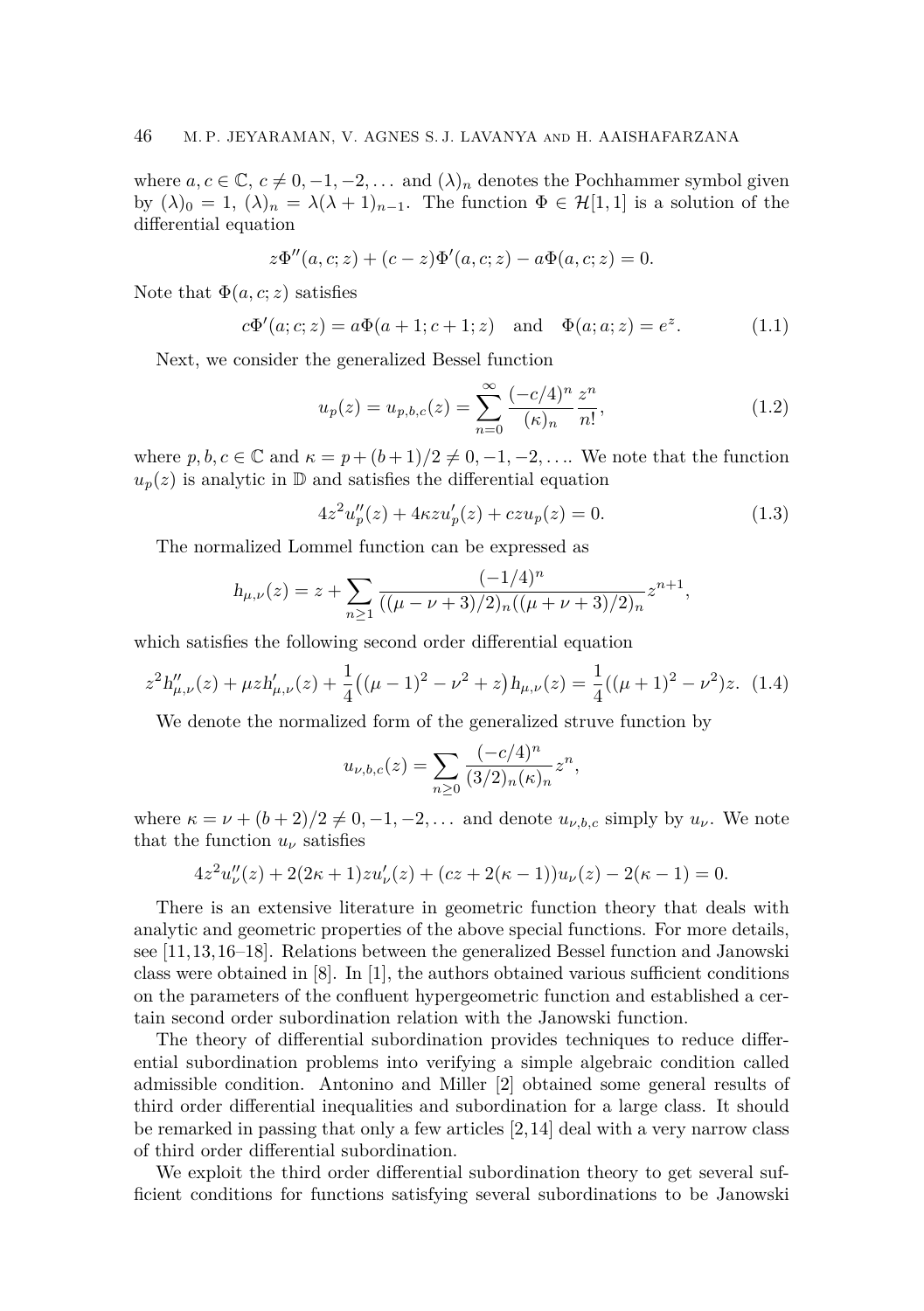functions. As an application, we obtain various sufficient conditions on parameters involved in a certain special function and establish their subordination relation with the Janowski function.

We will now recall some definitions and a Lemma due to Antonino-Miller [\[2\]](#page-9-2), which are required in our investigations.

**Definition 1.1.** [\[2,](#page-9-2) p. 440, Def. 1] Let  $\psi$  :  $\mathbb{C}^4 \times \mathbb{D} \to \mathbb{C}$  and let  $h(z)$  be univalent in  $\mathbb{D}$ . If  $p(z)$  is analytic in  $\mathbb{D}$  and satisfies the following third-order differential subordination:

$$
\psi(p(z), z p'(z), z^2 p''(z), z^3 p'''(z); z) \prec h(z), \tag{1.5}
$$

then  $p(z)$  is called a solution of the differential subordination [\(1.5\)](#page-2-0). Furthermore, a given univalent function  $q(z)$  is called a dominant of the solutions of the differ-ential subordination [\(1.5\)](#page-2-0) or, more simply, a dominant if  $p(z) \prec q(z)$  for all  $p(z)$ satisfying [\(1.5\)](#page-2-0). A dominant  $\tilde{q}(z)$  that satisfies  $\tilde{q}(z) \prec q(z)$  for all dominants  $q(z)$ of [\(1.5\)](#page-2-0) is said to be the best dominant.

**Definition 1.2.** [\[2,](#page-9-2) p. 449, Def. 3] Let  $\Omega$  be a set in  $\mathbb{C}$ . Also, let  $q \in \mathcal{Q}$  and  $n \geq 2$ . The class  $\Psi[\Omega, q]$  consists of functions  $\psi : \mathbb{C}^4 \times \mathbb{D} \to \mathbb{C}$ , which satisfy the following admissibilty conditions:

<span id="page-2-0"></span>
$$
\psi(r,s,t,u;z) \notin \Omega
$$

whenever

$$
r = q(\zeta), s = k\zeta q'(\zeta), \text{Re}\left\{\frac{t}{s} + 1\right\} \ge k \text{Re}\left\{\frac{\zeta q''(\zeta)}{q'(\zeta)} + 1\right\}
$$

and

$$
\operatorname{Re}\left\{\frac{u}{s}\right\} \ge \operatorname{Re}\left\{\frac{\zeta^2 q'''(\zeta)}{q'(\zeta)}\right\},\
$$

where  $z \in \mathbb{D}, \zeta \in \partial \mathbb{D} \backslash E(q)$  and  $k \geq n$ .

<span id="page-2-1"></span>**Lemma 1.3.** [\[2,](#page-9-2) p.449, Theorem 1] *Let*  $p \in \mathcal{H}[a, n]$  *with*  $n \geq 2$  *and*  $q \in \mathcal{Q}(a)$ *satisfying the following conditions:*

$$
\operatorname{Re}\left\{\frac{\zeta q''(z)}{q'(z)}\right\} \ge 0 \quad \text{and} \quad \left|\frac{zp'(z)}{q'(z)}\right| \le k,
$$

*where*  $z \in \mathbb{D}$ ,  $\zeta \in \partial \mathbb{D} \backslash E(q)$  *and*  $k \geq n$ *. If*  $\Omega$  *is a set in*  $\mathbb{C}$ *,*  $\psi \in \Psi[\Omega, q]$  *and* 

$$
\psi(p(z), z p'(z), z^2 p''(z), z^3 p'''(z); z) \subset \Omega,
$$

*then*  $p(z) \prec q(z)$ *.* 

# 2. Third order subordination associated with Janowski function

We now describe the class of admissible function  $\Psi_n[\Omega, q]$ , where  $q : \mathbb{D} \to \mathbb{C}$  is given by

$$
q(z) = \frac{1 + Az}{1 + Bz}, \quad -1 \le B < 0 < A \le 1.
$$

We note that *q* is univalent in  $\overline{D}$  with  $q(D) = \Delta$  and  $q(0) = 1$ , where

$$
\Delta = \left\{ w \in \mathbb{C} : \left| \frac{w - 1}{A - Bw} \right| < 1 \right\}.
$$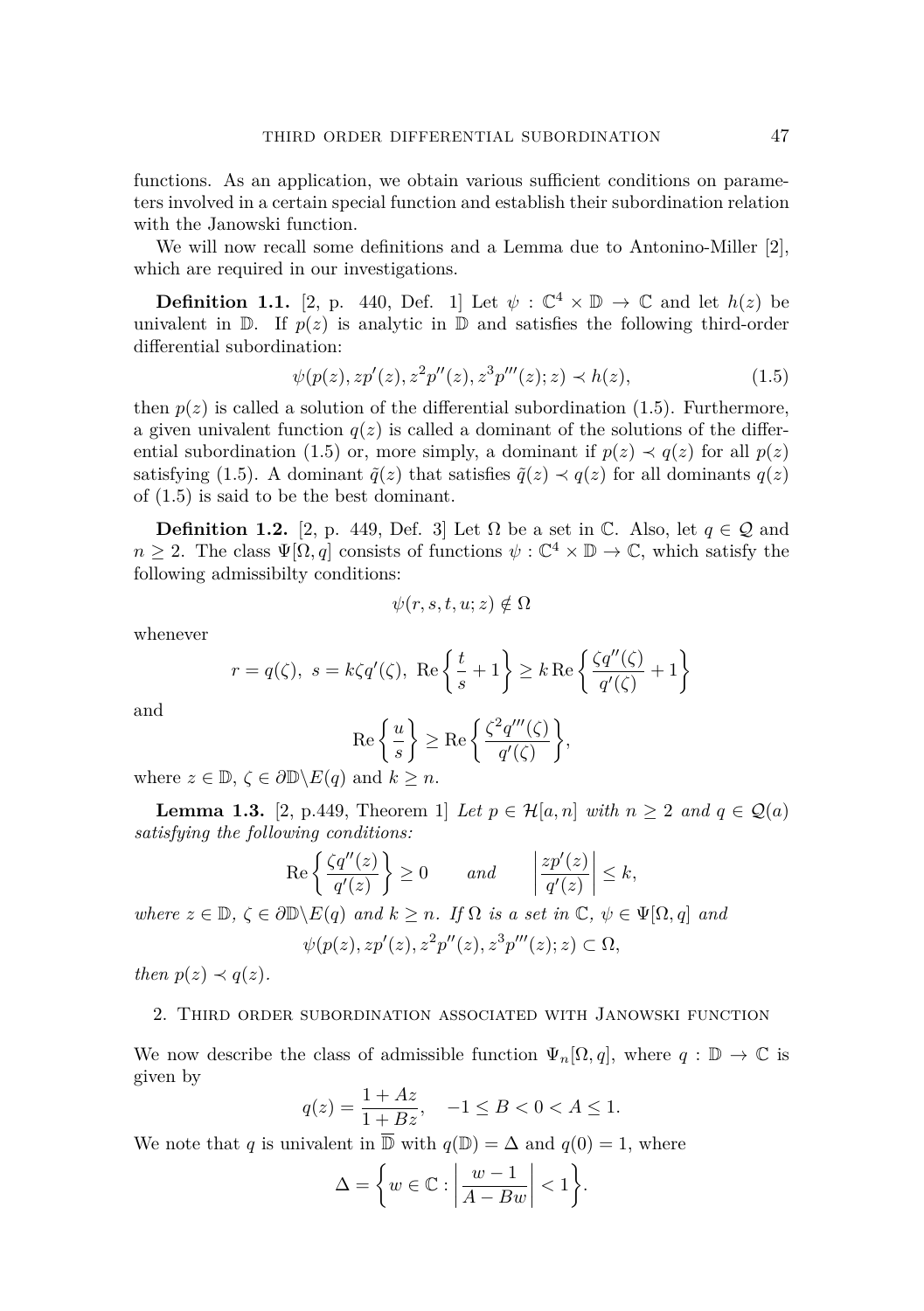For  $\zeta = e^{i\theta}$  and  $0 < \theta < 2\pi$  such that  $(\cos \theta + B) \ge 0$ , we have

$$
q(\zeta) = \frac{1 + Ae^{i\theta}}{1 + Be^{i\theta}}, \quad q'(\zeta) = \frac{A - B}{(1 + Be^{i\theta})^2}, \quad q''(\zeta) = \frac{-2B(A - B)}{(1 + Be^{i\theta})^3},
$$

and

$$
q'''(\zeta) = \frac{6B^2(A - B)}{(1 + Be^{i\theta})^4},
$$

and a simple calculation yields

$$
\operatorname{Re}\left\{\frac{\zeta q''(\zeta)}{q'(\zeta)}+1\right\} = \frac{(1-B^2)m}{1+B^2+2B\cos\theta},
$$

$$
\operatorname{Re}\left\{\frac{\zeta q'''(\zeta)}{q'(\zeta)}\right\} = \frac{6m^2B^2(B^2+2B\cos\theta+\cos 2\theta)}{(1+B^2+2B\cos\theta)^2}.
$$

Thus, we get the following admissibility condition

$$
\psi(r,s,t,u:z) \notin \Omega
$$

whenever

<span id="page-3-0"></span>
$$
r = \frac{1 + Ae^{i\theta}}{1 + Be^{i\theta}}, \qquad s = \frac{m(A - B)e^{i\theta}}{(1 + Be^{i\theta})^2},
$$
  
\n
$$
\text{Re}\left\{\frac{t}{s} + 1\right\} \ge \frac{1 - B^2}{1 + B^2 - 2B\cos\theta},
$$
  
\n
$$
\text{Re}\left\{\frac{u}{s}\right\} \ge \frac{6m^2B^2(B^2 + 2B\cos\theta + \cos 2\theta)}{(1 + B^2 + 2B\cos\theta)^2},
$$
\n(2.1)

where  $0 < \theta < 2\pi$ , such that  $B + \cos \theta \ge 0$  and  $m \ge n \ge 1$ . When

$$
q(z) = \left(\frac{1+Az}{1+Bz}\right),\,
$$

the following Theorem is a special case of Lemma [1.3:](#page-2-1)

<span id="page-3-1"></span>**Theorem 2.1.** *Let*  $\Omega$  *be a subset of*  $\mathbb C$  *and*  $\psi$  :  $\mathbb C^4 \times \mathbb D \to \mathbb C$  *satisfz the admissibility condition*  $\psi(r, s, t, u; z) \notin \Omega$  *for all*  $z \in \mathbb{D}$ *, where r, s, t, u are given by* [\(2.1\)](#page-3-0)*. If*  $p \in \mathcal{H}[1,n]$ *, with*  $n \in \mathbb{N}$ *, satisfies* 

$$
|zp'(z)||1 + B\zeta|^2 \le n|A - B| \quad (-1 \le B < 0 < A \le 1, \ z \in \mathbb{D}, \ \zeta \in \partial \mathbb{D} \setminus E(q))
$$
\n
$$
and \ \psi(p(z), zp'(z), z^2p''(z), z^3p'''(z); z) \in \Omega, \ then \ p \in \mathcal{P}[A, B].
$$

Now, using Theorem [2.1,](#page-3-1) we obtain the following third order differential subordination result for the Janowski function.

<span id="page-3-2"></span>**Theorem 2.2.** *Let*  $-1 \leq B < 0 < A \leq 1$  *and*  $C, D$  *be non negative real numbers. Suppose that the functions*  $E, F, G : \mathbb{D} \to \mathbb{C}$  *satisfy the conditions* 

- (i)  $\text{Re}\{E(z)\} \geq D$ *,*
- (ii)  $6CB^2(A-B)(1-|B|)^2+(2B)D(A-B)(1-B)^3+(A-B)(1-B)^4 \text{Re}(E(z))−$  $(|A + B| + 2)(1 - B)^4 |F(z)| \geq 2(1 - B)^4 (1 + |B|) |G(z)|$ .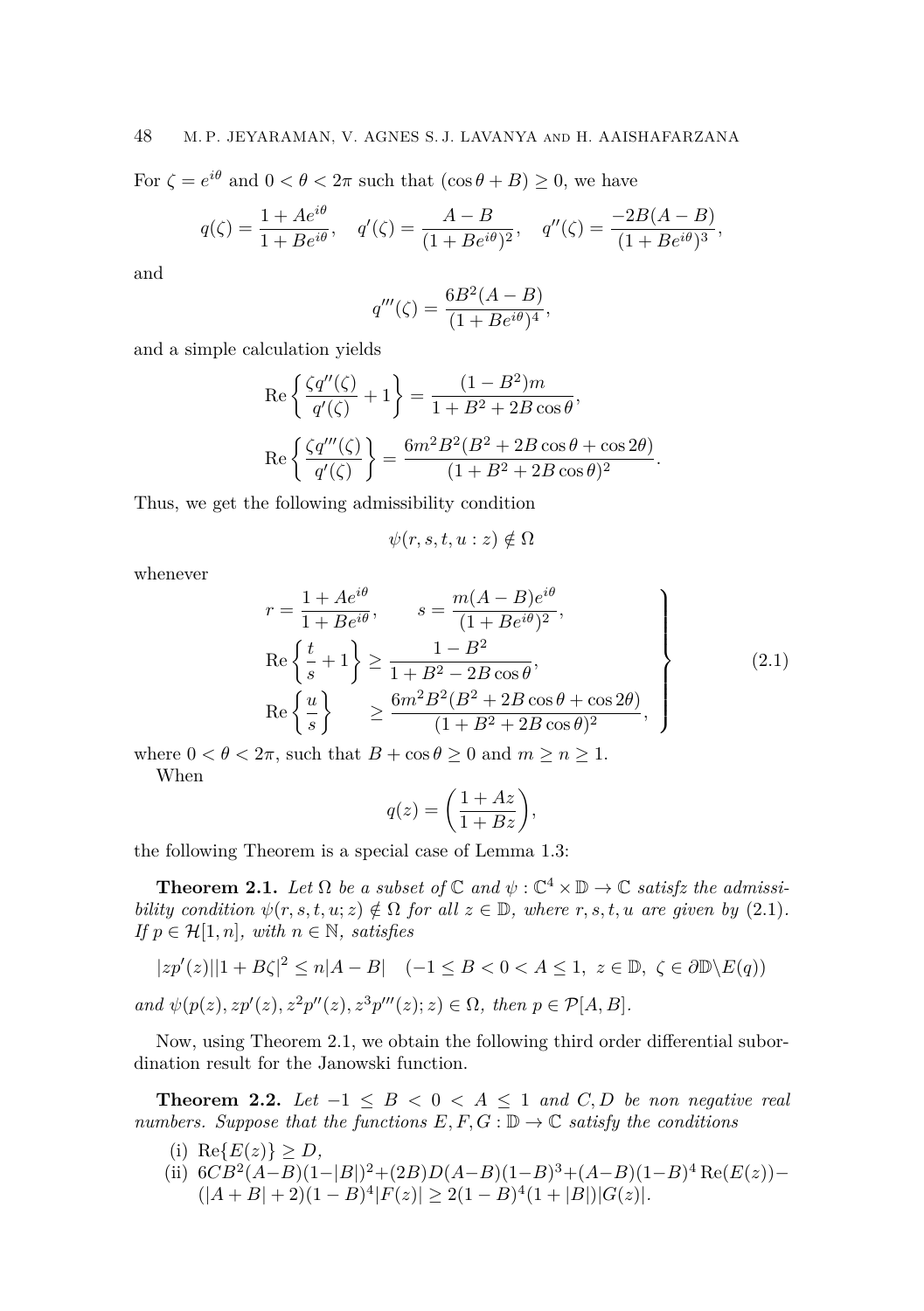*If*  $p \in \mathcal{H}[1,n]$  *satisfy*  $|zp'(z)| |(1+B\zeta)|^2 \le n|A-B|$ , where  $\zeta \in \partial \mathbb{D} \setminus \{E(q) \subset \{-1\}\}\$ *and*

$$
Cz3p'''(z) + Dz2p''(z) + E(z)zp'(z) + F(z)p(z) + G(z) = 0,
$$
 (2.2)

*then*  $p \in \mathcal{P}[A, B]$ *.* 

*Proof.* Let  $\Omega = \{0\}$  and define a function  $\psi : \mathbb{C}^4 \times \mathbb{D} \to \mathbb{C}$  by  $\psi(r, s, t, u; z) =$  $Cu + Dt + E(z)s + F(z)r + G(z)$ . Now, by [\(2.2\)](#page-4-0), we observe that

<span id="page-4-0"></span>
$$
\psi(p(z), z p'(z), z^2 p''(z), z^3 p'''(z); z) \in \Omega,
$$

for all  $z \in \mathbb{D}$ . Consider

$$
|\psi(r, s, t, u; z)| = |Cu + Dt + E(z)s + F(z)r + G(z)|
$$
  
\n
$$
= |s| \left| C\frac{u}{s} + D\left(\frac{t}{s} + 1\right) + E(z) + F(z)\frac{r}{s} + \frac{G(z)}{s} - D \right|
$$
  
\n
$$
\geq |s| \left\{ C \operatorname{Re} \left(\frac{u}{s}\right) + D \operatorname{Re} \left(\frac{t}{s} + 1\right) + \operatorname{Re}(E(z))
$$
  
\n
$$
+ \operatorname{Re} \left(F(z)\frac{r}{s}\right) + \operatorname{Re} \left(\frac{G(z)}{s}\right) - D \right\}
$$
  
\n
$$
\geq \left(\frac{m(A - B)\sqrt{1 + B^4 + 4B^2 + 4B\cos\theta(1 + B^2) + 2B^2\cos 2\theta}}{(1 + 2B\cos\theta + B^2)^2}\right)
$$
  
\n
$$
\times \left(6Cm^2B^2 \frac{(B^2 + 2B\cos\theta + \cos 2\theta)}{(1 + B^2 + 2B\cos\theta)^2} + D\left(\frac{(1 - B^2)m}{1 + B^2 + 2B\cos\theta}\right) + \operatorname{Re}(E(z))
$$
  
\n
$$
+ \frac{[(A + B) + (AB + 1)\cos\theta] \operatorname{Re}(F(z))}{m(A - B)} + \frac{(AB - 1)\sin\theta \operatorname{Im}(F(z))}{m(A - B)}
$$
  
\n
$$
+ \frac{[(1 + B^2)\cos\theta + 2B] \operatorname{Re}(G(z))}{m(A - B)} - \frac{(B^2 - 1)\sin\theta \operatorname{Im}(G(z))}{m(A - B)} - D \right)
$$
  
\n
$$
> (A - B)\frac{(1 - |B|)^2}{(1 - B)^4}
$$
  
\n
$$
\times \left(6CB^2 \frac{(1 - |B|)^2}{(1 - B)^4} + \frac{D(1 + B)}{(1 - B)} + \operatorname{Re}(E(z)) - \left(\frac{|A + B| + AB + 1}{(A - B)}\right)|F(z)|
$$
  
\n
$$
+ \frac{(AB - 1)}{(A - B)}|F(z)| - \frac{(1 + B^2 + 2|B|)}{(A - B)}|G(z)| - \frac{(B^2 - 1)}
$$

in view of hypothesis (ii) of Theorem [2.2.](#page-3-2) This proves that  $|\psi(r, s, t, u; z)| \neq 0$  and hence  $\psi(r, s, t, u; z) \notin \Omega$ . Therefore, by Theorem [2.1,](#page-3-1)

$$
p(z) \prec \left(\frac{1+Az}{1+Bz}\right),\,
$$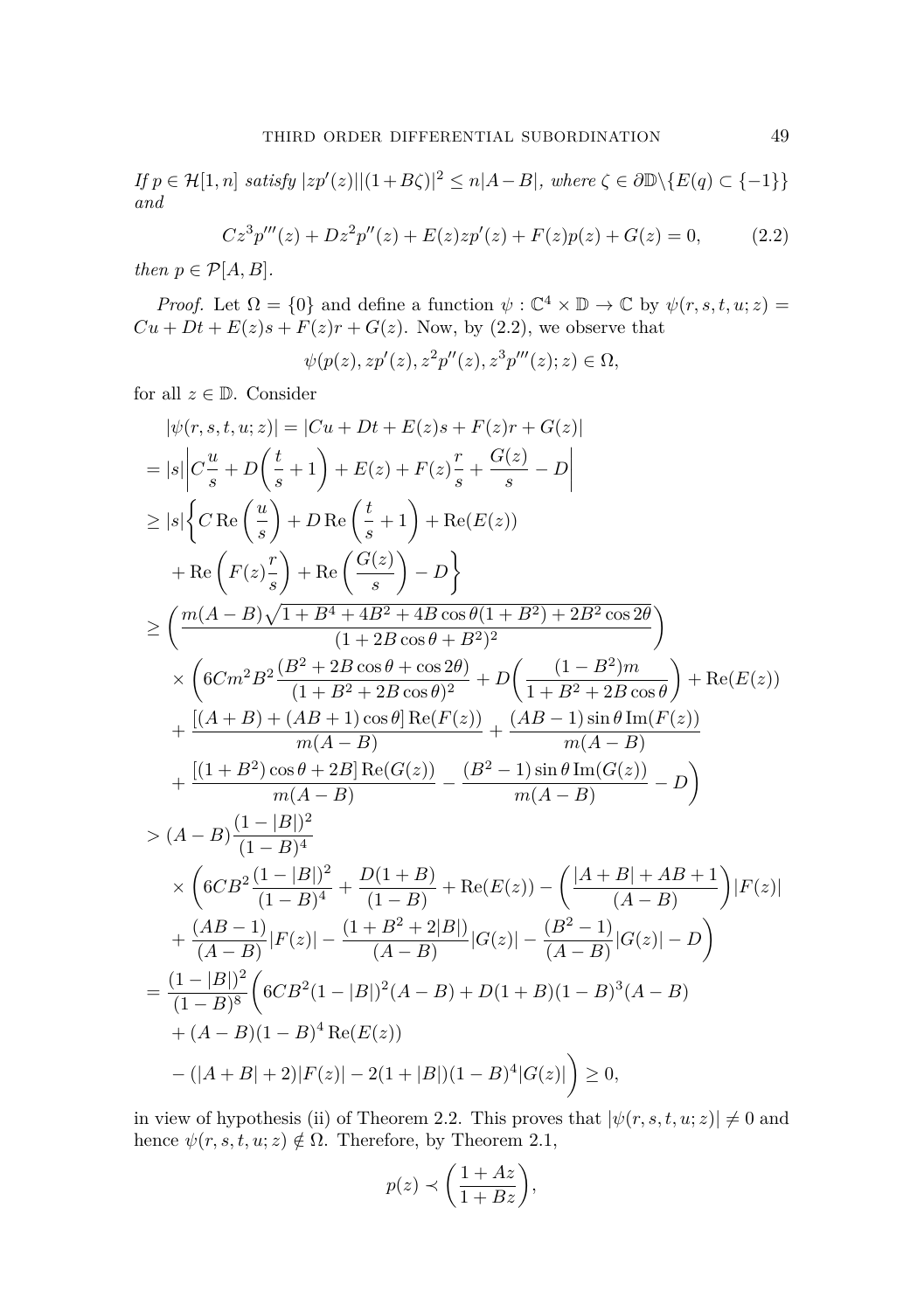for all  $z \in \mathbb{D}$ .  $\Box$ 

Now, we deduce the following result from Theorem [2.2.](#page-3-2)

**Corollary 2.3.** *Let*  $-1 \leq B \leq 0 \leq A \leq 1$  *and D be a non negative real number. Suppose that the functions*  $E, F, G : \mathbb{D} \to \mathbb{C}$  *satisfy the conditions*  $\text{Re}(E(z)) \geq D$ *and*

$$
2B(A - B)D + (A - B)(1 - B) \operatorname{Re}(E(z))
$$
  
-(|A + B| + 2)(1 - B)|F(z)| > 2(1 + |B|)(1 - B)|G(z)|. (2.3)

*If*  $p \in \mathcal{H}[1,n]$  *and* 

$$
Dz^{2}p''(z) + E(z)zp'(z) + F(z)p(z) + G(z) = 0,
$$

*then*  $p \in \mathcal{P}[A, B]$ *.* 

*Proof.* By taking  $C = 0$  in Theorem [2.2,](#page-3-2) then we can define the function  $\psi$ :  $\mathbb{C}^3 \times \mathbb{D} \to \mathbb{C}$ , by  $\psi(r, s, t; z) = Dt + E(z)s + F(z)r + G(z)$ . Let  $\Omega := \{0\}$ . Now, we observe that

$$
|\psi(r, s, t; z)| = |Dt + E(z)s + F(z)r + G(z)|
$$
  
\n
$$
\geq |s| \left\{ DRe\left(\frac{t}{s} + 1\right) + \text{Re}(E(z)) + \text{Re}\left(F(z)\frac{r}{s}\right) + \text{Re}\left(\frac{G(z)}{s}\right) - D\right\}
$$
  
\n
$$
\geq \left(\frac{m(A - B)\sqrt{1 + B^4 + 4B^2 + 4B\cos\theta(1 + B^2) + 2B^2\cos 2\theta}}{(1 + 2B\cos\theta + B^2)^2}\right)
$$
  
\n
$$
\times \left\{D\left(\frac{(1 - B^2)m}{1 + B^2 + 2B\cos\theta}\right) + \text{Re}(E(z)) + \frac{[(A + B) + (AB + 1)\cos\theta]}{m(A - B)}\right\}
$$
  
\n
$$
\times \text{Re}(F(z)) + \frac{(AB - 1)\sin\theta \text{Im }F(z)}{m(A - B)} + \frac{[(1 + B^2)\cos\theta + 2B]\text{Re}(G(z))}{m(A - B)}
$$
  
\n
$$
-\frac{(B^2 - 1)\sin\theta \text{Im }G(z)}{m(A - B)} - D\right\}
$$
  
\n
$$
\geq \frac{(A - B)(1 - |B|)^2}{(1 - B)^4} \left\{\frac{D(1 - B^2)}{(1 - B)^2} + \text{Re}(E(z)) - \frac{(|A + B| + AB + 1)}{(A - B)}|F(z)| + \frac{(AB - 1)}{(A - B)}|F(z)| - \frac{(1 + B^2 + 2|B|)}{(A - B)}|G(z)| - \frac{(B^2 - 1)}{(A - B)}|G(z)| - D\right\}
$$
  
\n
$$
= \frac{(1 - |B|)^2}{(1 - B)^5} \left\{D(2B)(A - B) + (A - B)(1 - B)\text{Re}(E(z)) - (|A + B| + 2)(1 - B)|F(z)| - 2(1 + |B|)(1 - B)|G(z)|\right\} \geq 0,
$$

in view of [\(2.3\)](#page-5-0). Therefore  $|\psi(r, s, t; z)| > 0$ . Now by making use of Theorem [2.1,](#page-3-1) we have

$$
p(z) \prec \frac{1 + Az}{1 + Bz}.
$$

□

<span id="page-5-0"></span>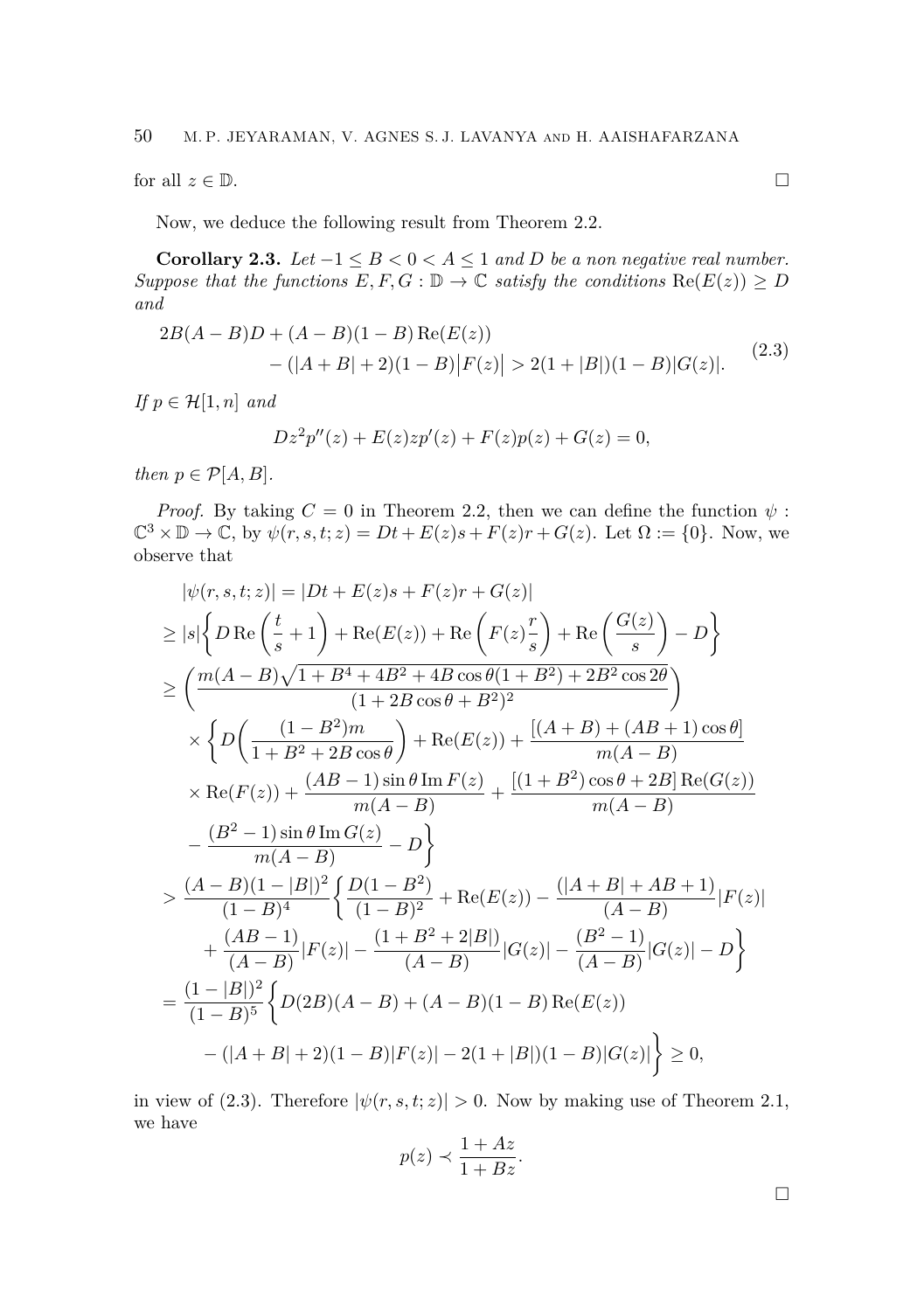## 3. Applications to special functions

Now, using Theorem [2.2,](#page-3-2) we derive a sufficient condition for the confluent hypergeometric function  $\Phi(a; c; z)$  to be in the Janowski class.

**Corollary 3.1.** *Let* −1 ≤ *B* < 0 < *A* ≤ 1*. If*  $a, c \in \mathbb{C}$ ,  $|a| > 1$ ,  $c ≠$ 0*,* −1*,* −2*, . . . and*

$$
\operatorname{Re}(c) \ge \frac{(|A+B|+2)|a+1|}{(A-B)} - \frac{2B}{(1-B)},\tag{3.1}
$$

*then*

<span id="page-6-1"></span><span id="page-6-0"></span>
$$
\Phi(a;c;z) \prec \frac{1+Az}{1+Bz}.
$$

*Proof.* Let  $p(z) = \frac{c}{a}\Phi'(a;c;z)$ , then *p* satisfies the second order differential equation

$$
z2p''(z) + (c - z + 1)zp'(z) - (a + 1)zp(z) = 0.
$$
 (3.2)

By taking  $C = 0, D = 1, E(z) = c - z + 1, F(z) = -(a + 1)z, G(z) = 0$ , in Theorem [2.2,](#page-3-2) the function  $\psi : \mathbb{C}^3 \times \mathbb{D} \to \mathbb{C}$  can be defined as  $\psi(r, s, t; z) =$  $t + (c - z + 1)s - (a + 1)z$ . Suppose that  $\Omega = \{0\}$ , then in respect of [\(3.2\)](#page-6-0)  $\psi(p(z), z p'(z), z^2 p''(z); z) \in \Omega$ .

Now, we consider

$$
|\psi(r, s, t; z)| = |t + (c - z + 1)s - (a + 1)zr|
$$
  
\n
$$
\geq |s| \left\{ \text{Re}\left(\frac{t}{s} + 1\right) + \text{Re}(c - z + 1) - \text{Re}\left((a + 1)z\frac{r}{s}\right) - 1 \right\}
$$
  
\n
$$
\geq \left(\frac{m(A - B)\sqrt{1 + B^4 + 4B^2 + 4B\cos\theta(1 + B^2) + 2B^2\cos 2\theta}}{(1 + 2B\cos\theta + B^2)^2}\right)
$$
  
\n
$$
\times \left(\frac{(1 - B^2)m}{1 + B^2 + 2B\cos\theta} + \text{Re}(c - z + 1)\right)
$$
  
\n
$$
-\frac{[(A + B) + (AB + 1)\cos\theta] \text{Re}\left((a + 1)z\frac{r}{s}\right)}{m(A - B)} - \frac{(AB - 1)\sin\theta \text{Im}((a + 1)z)}{m(A - B)}\right)
$$
  
\n
$$
\geq \frac{(1 - |B|)^2}{(1 - B)^6} \left\{ 2B(A - B)(1 - B) + (A - B)(1 - B)^2 \text{Re}(c - z + 1) - (|A + B| + 2)(1 - B)^2 |(a + 1)z|\right\}
$$
  
\n
$$
> \frac{(1 - |B|)^2}{(1 - B)^5} \left\{ 2B(A - B) + (A - B)(1 - B) \text{Re}(c) - (|A + B| + 2)(1 - B)|a + 1|\right\} \geq 0,
$$

in view of [\(3.1\)](#page-6-1). Thus,

$$
\frac{c}{a}\Phi'(a;c;z) \prec \frac{1+Az}{1+Bz}.
$$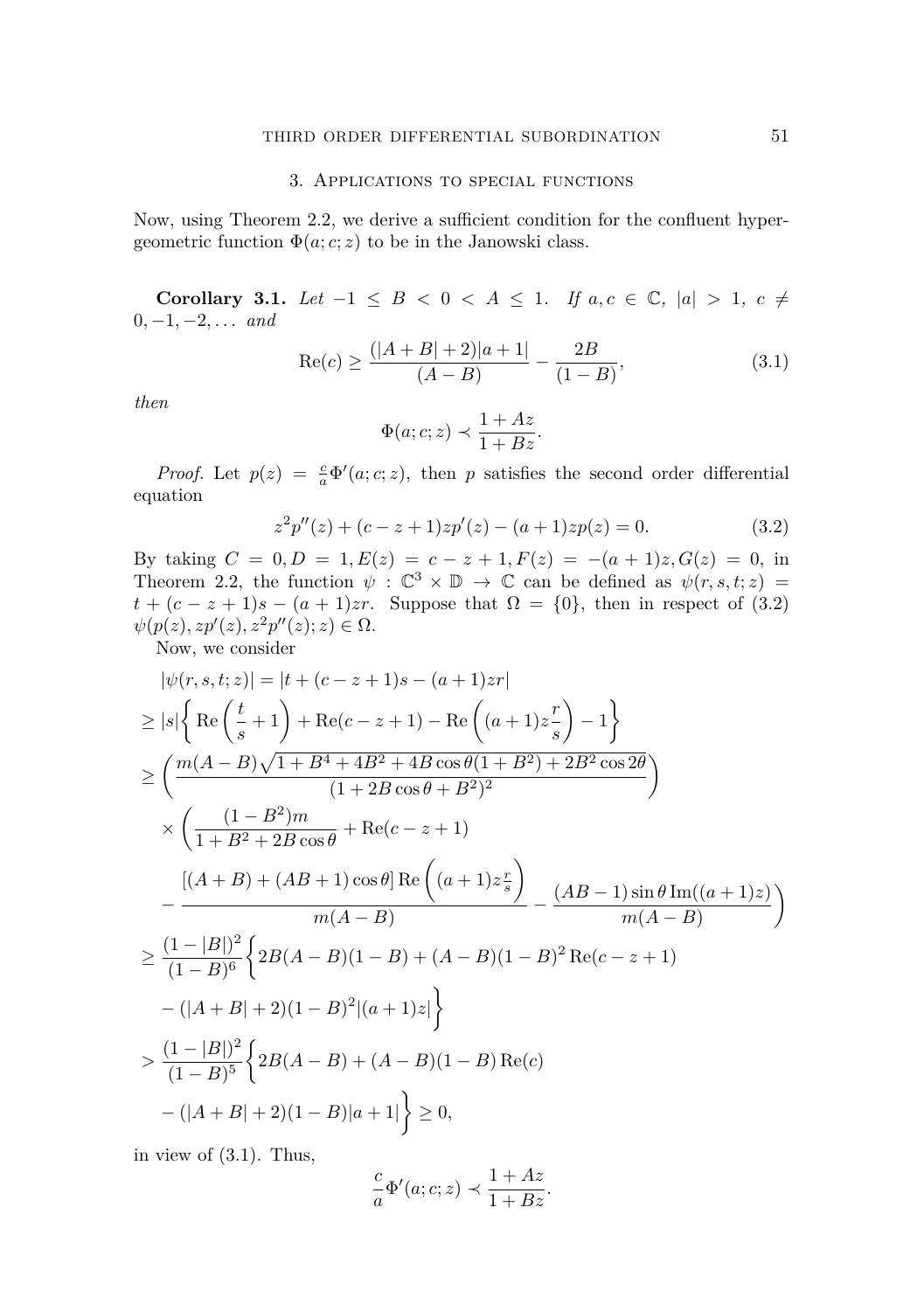Now, using relation [\(1.1\)](#page-1-0), we have

$$
(a-1)\Phi(a;c;z) = (c-1)\Phi'(a-1;c-1;z).
$$

Since  $|a| > 1$ , our assertion that

$$
\Phi(a;c;z) \prec \frac{1+Az}{1+Bz}
$$

follows.  $\Box$ 

Sufficient conditions for the Bessel function of the first kind  $u_p(z)$  given by [\(1.2\)](#page-1-1) to belong to the class of Janowski functions are as follows:

<span id="page-7-1"></span>**Corollary 3.2.** *Let*  $-1 \leq B < 0 < A \leq 1$  *and if b*, *p*, *c* ∈ R *and* 

<span id="page-7-0"></span>
$$
\kappa = p + \bigg(\frac{b+1}{2}\bigg),
$$

 $\kappa \neq 0, -1, -2, \ldots$ , *satisfy the conditions,*  $\kappa \geq 1$  *and* 

$$
8B(A-B) + 4(A-B)(1-B)\kappa - (|A+B|+2)(1-B)|c| \ge 0,
$$
\n(3.3)

*then*  $u_p(z) \in \mathcal{P}[A, B]$ *.* 

*Proof.* Let  $p(z) = u_p(z)$ ,  $C = 0$ ,  $D = 4$ ,  $E(z) = 4\kappa$ ,  $F(z) = cz$ ,  $G(z) = 0$  in Theorem [2.2,](#page-3-2) then  $p(z)$  satisfies the differential equation [\(1.3\)](#page-1-2). Now, by defining  $\psi$ :  $\mathbb{C}^3 \times \mathbb{D} \to \mathbb{C}$  by  $\psi(r, s, t; z) = 4t + 4\kappa s + c z r$  and letting  $\Omega := \{0\}$ , then in view of  $(1.3)$ ,  $\psi(p(z), zp'(z), z^2p''(z); z) \in \Omega$ . We now consider

$$
|\psi(r, s, t; z)| = |4t + 4\kappa s + c zr|
$$
  
\n
$$
= |s||4\frac{t}{s} + 4\kappa + c z\frac{r}{s}| \ge |s| \left\{ 4\operatorname{Re}\left(\frac{t}{s} + 1\right) + \operatorname{Re}(4\kappa) + \operatorname{Re}\left(c z\frac{r}{s}\right) - 4 \right\}
$$
  
\n
$$
> \frac{(A - B)(1 - |B|)^2}{(1 - B)^4}
$$
  
\n
$$
\times \left\{ \frac{4(1 + B)}{(1 - B)} + 4\kappa - \frac{|A + B| + (AB + 1)}{(A - B)}|cz| + \frac{(AB - 1)}{(A - B)}|cz| - 4 \right\}
$$
  
\n
$$
\ge \frac{(1 - |B|)^2}{(1 - B)^6}
$$
  
\n
$$
\times \left\{ 8B(1 - B)(A - B) + 4(A - B)(1 - B)^2\kappa - (|A + B| + 2)(1 - B)^2|cz| \right\}
$$
  
\n
$$
> \frac{(1 - |B|^2)}{(1 - B)^5} \left\{ 8B(A - B) + 4(A - B)(1 - B)\kappa - (|A + B| + 2)(1 - B)|c| \right\} \ge 0
$$

in respect to [\(3.3\)](#page-7-0). Therefore,  $|\psi(r, s, t; z)| > 0$  and now, by making use of Theorem [2.1,](#page-3-1) we conclude that

$$
p(z) \prec \frac{1+Az}{1+Bz}.
$$

**Remark 3.3.** When  $A = 1$  and  $B = -1$ , Corollary [3.2](#page-7-1) reduces to [\[4,](#page-10-7) Theorem 2.2, p. 29].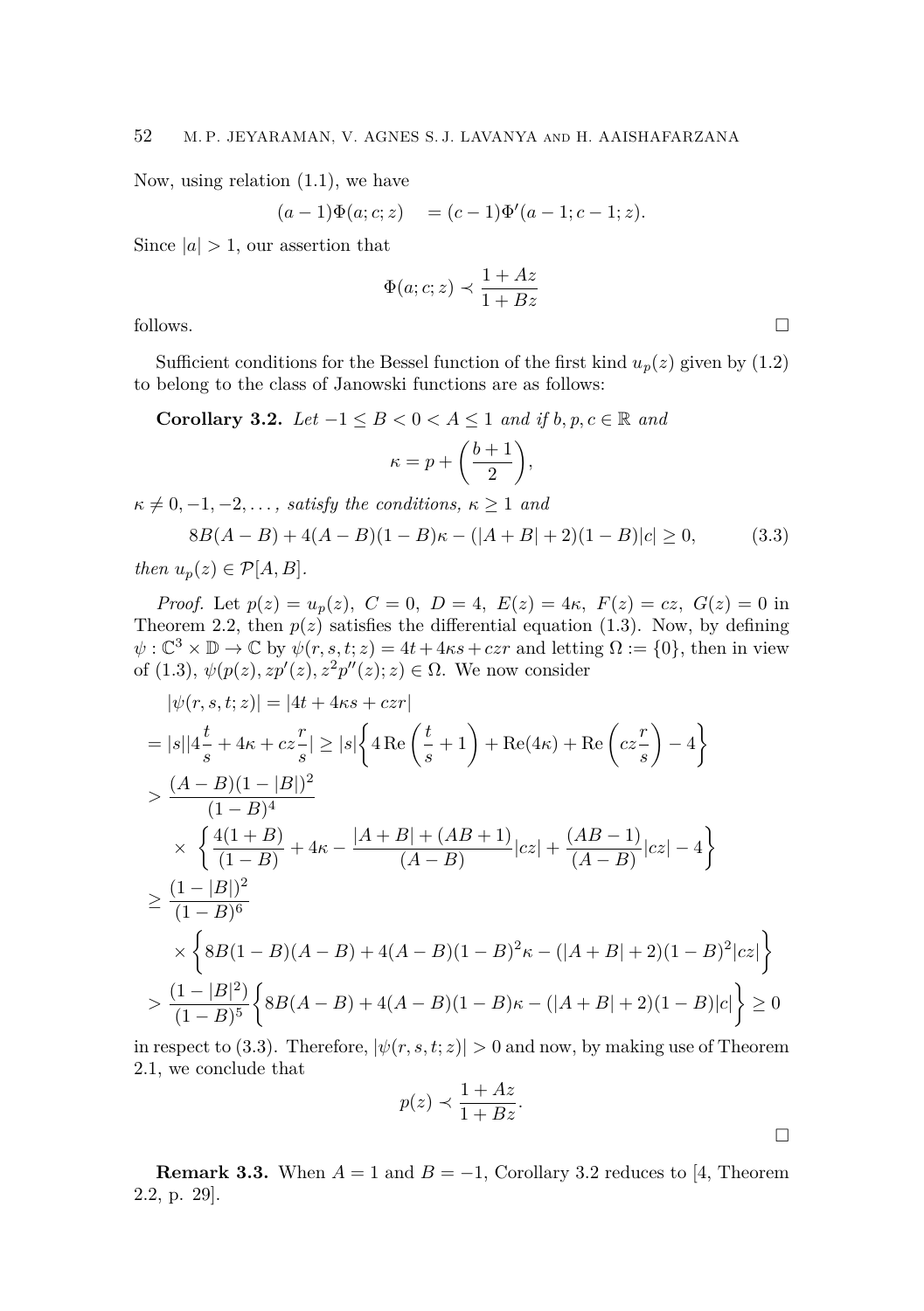**Corollary 3.4.** *Let*  $-1 \leq B < 0 < A \leq 1$  *and*  $\mu, \nu \in \mathbb{C}$  *such that*  $\mu \pm \nu$  *are non negative odd integers with*  $\text{Re}(\mu) \geq 2$  *and satisfy the following condition* 

$$
4(A - B) \left( (1 - B) \operatorname{Re}(\mu) + 2 \right)
$$
  
\n
$$
\geq (1 - B) \left( (|A + B| + 2) + (|A + B| - 2B + 4) \times |(\mu + 1)^2 - \nu^2| \right),
$$
\n(3.4)

*then*

<span id="page-8-0"></span>
$$
\frac{h_{\mu\nu}(z)}{z} \prec \frac{1+Az}{1+Bz}.
$$

*Proof.* When

$$
p(z) = \frac{h_{\mu\nu}(z)}{z}, \quad C = 0, \quad D = 1, \quad E(z) = (\mu + 2),
$$
  

$$
F(z) = \frac{(\mu + 1)^2 - \nu^2 + z}{4}, \quad G(z) = -\frac{(\mu + 1)^2 - \nu^2}{4}
$$

in Theorem [2.2,](#page-3-2) and in view of  $(1.4)$ , the function  $p$  satisfies the second-order differential equation

$$
z^{2}p''(z) + (\mu + 2)zp'(z) + \frac{1}{4}p(z)((\mu + 1)^{2} - \nu^{2} + z) - \frac{1}{4}((\mu + 1)^{2} - \nu^{2}) = 0.
$$

We now define the function  $\psi(r, s, t; z) : \mathbb{C}^3 \times \mathbb{D} \to \mathbb{C}$  as

$$
\psi(r,s,t;z) = t + (\mu + 2)s + \frac{1}{4}((\mu + 1)^2 - \nu^2 + z)r - \frac{1}{4}((\mu + 1)^2 - \nu^2),
$$

and suppose that  $\Omega := \{0\}$ , then  $\psi(p(z), zp'(z), z^2p''(z); z) \in \Omega$ , for all  $z \in \mathbb{D}$ . We note that

$$
|\psi(r, s, t; z)| = |t + (\mu + 2)s + \frac{1}{4}((\mu + 1)^2 - \nu^2 + z)r - \frac{1}{4}((\mu + 1)^2 - \nu^2)
$$
  
\n
$$
\geq |s| \left\{ \text{Re} \left( \frac{t}{s} + 1 \right) + \text{Re}(\mu + 2) + \text{Re} \left( \frac{1}{4}((\mu + 1)^2 - \nu^2 + z) \frac{r}{s} \right) \right\}
$$
  
\n
$$
+ \text{Re} \left( \frac{-\frac{1}{4}((\mu + 1)^2 - \nu^2)}{s} \right) - 1 \right\}
$$
  
\n
$$
\geq \frac{m(A - B)\sqrt{1 + B^4 + 4B^2 + 4B\cos\theta(1 + B^2) + 2B^2\cos 2\theta}}{(1 + 2B\cos\theta + B^2)^2}
$$
  
\n
$$
\left\{ \frac{(1 - B^2)m}{1 + B^2 + 2B\cos\theta} + \text{Re}(\mu + 2) + \frac{[(A + B) + (AB + 1)\cos\theta] \text{Re}\left(\frac{1}{4}((\mu + 1)^2 - \nu^2 + z)\right)}{m(A - B)} + \frac{(AB - 1)\sin\theta \text{Im}\left(\frac{1}{4}((\mu + 1)^2 - \nu^2 + z)\right)}{m(A - B)}
$$
  
\n
$$
+ \frac{[(1 + B^2)\cos\theta + 2B] \text{Re}\left(-\frac{1}{4}((\mu + 1)^2 - \nu^2)\right)}{m(A - B)}
$$
  
\n
$$
- \frac{(B^2 - 1)\sin\theta \text{Im}\left(-\frac{1}{4}((\mu + 1)^2 - \nu^2)\right)}{m(A - B)} - 1 \right\}
$$

 $\left| \begin{matrix} 2 \end{matrix} \right|$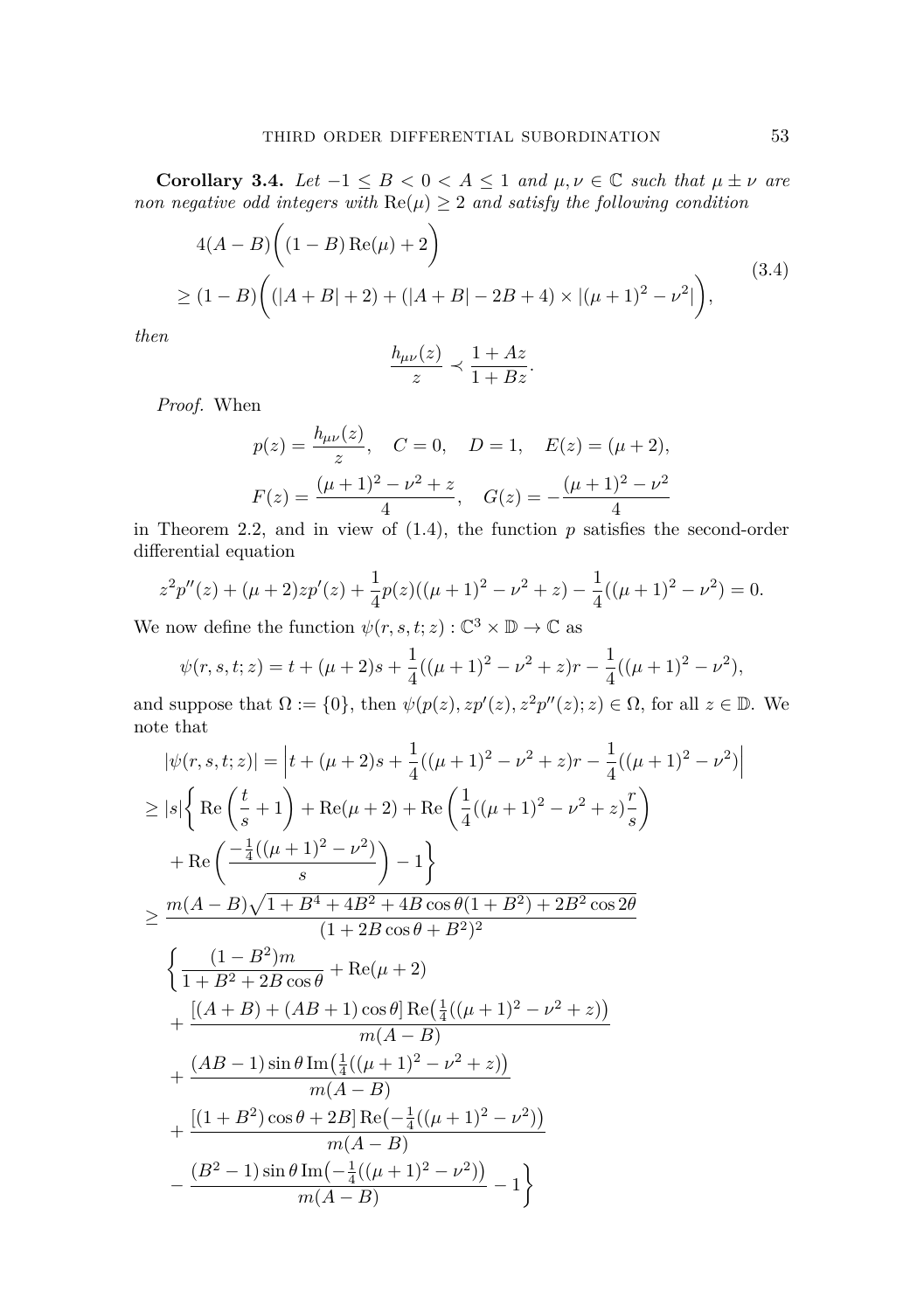$$
\begin{split}\n&\geq \frac{(A-B)(1-|B|)^2}{(1-B)^4} \left\{ \frac{(1+B)}{(1-B)} + \text{Re}(\mu+2) \right. \\
&\left. - \frac{|A+B|+AB+1}{(A-B)} \right| \frac{1}{4} ((\mu+1)^2 - \nu^2+z) \Big| \\
&+ \frac{(AB-1)}{(A-B)} \Big| \frac{1}{4} ((\mu+1)^2 - \nu^2+z) \Big| - \frac{(1-B)^2}{(A-B)} \Big| - \frac{1}{4} ((\mu+1)^2 - \nu^2) \Big| \\
&+ \frac{(B^2-1)}{(A-B)} \Big| - \frac{1}{4} ((\mu+1)^2 - \nu^2) \Big| - 1 \Big\} \\
&\geq \frac{(1-|B|)^2}{(1-B)^5} \left\{ (1+B)(A-B) + (A-B)(1-B) \text{Re}(\mu) - \frac{(|A+B|+2)(1-B)}{4} \right. \\
&\left. - \Big| \frac{(\mu+1)^2 - \nu^2}{4} \Big| (1-B) \{ |A+B|+2+2(1-B) \} \right\} \\
&= \frac{(1-|B|)^2}{4(1-B)^5} \left\{ 8(A-B) + 4(A-B)(1-B) \text{Re}(\mu) - (|A+B|+2)(1-B) \right. \\
&\left. - (|A+B|-2B+4)(1-B) \Big| (\mu+1)^2 - \nu^2 \Big| \right\} \geq 0,\n\end{split}
$$

in view of [\(3.4\)](#page-8-0). Therefore,  $\psi(r, s, t; z) \notin \Omega$  and, by using Theorem [2.1,](#page-3-1) we conclude that

$$
\frac{h_{\mu\nu}(z)}{z} \prec \frac{1+Az}{1+Bz}.
$$

By taking  $C = 0, D = 4, E(z) = 2(2\kappa + 1), F(z) = cz + 2(\kappa - 1)$  and  $G(z) =$  $2(\kappa - 1)$ , in Theorem [2.2,](#page-3-2) we have the following:

**Corollary 3.5.** *Let*  $-1 \leq B < 0 < A \leq 1$ . *If the parameter*  $\kappa, c \in \mathbb{C}$ *, such that*  $\kappa \neq 0, -1, -2, \ldots$ , *satisfy the condition* 

$$
4(A - B)(1 - B) \operatorname{Re}(\kappa) - 2|\kappa - 1|(1 - B)(|A + B| - 2B + 4)
$$
  
\n
$$
\ge (|A + B| + 2)(1 - B)|c| - 2(A - B)(3B + 1),
$$

*then*

$$
u_v(z) \prec \frac{1+Az}{1+Bz}.
$$

**Acknowledgment.** The authors are thankful to the referee for their insightful suggestions. The work of the first author was supported by the grant given under minor research project 21–22, Tamil Nadu State Council for Higher Education.

#### <span id="page-9-0"></span>**REFERENCES**

- <span id="page-9-1"></span>[1] R. M. Ali, S. R. Mondal and V. Ravichandran, *On the Janowski convexity and starlikeness of the confluent hypergeometric function*, Bull. Belg. Math. Soc. Simon Stevin **22** (2015), 227–250.
- <span id="page-9-2"></span>[2] J. A. Antonino and S. S. Miller, *Third-order differential inequalities and subordinations in the complex plane*, Complex Var. Elliptic Equ. **56** (2011), 439–454.
- [3] S. Anand, S. Kumar and V. Ravichandran, *Differential subordination for Janowski functions with positive real part*, arXiv:1904.00194v1, 11 pp.